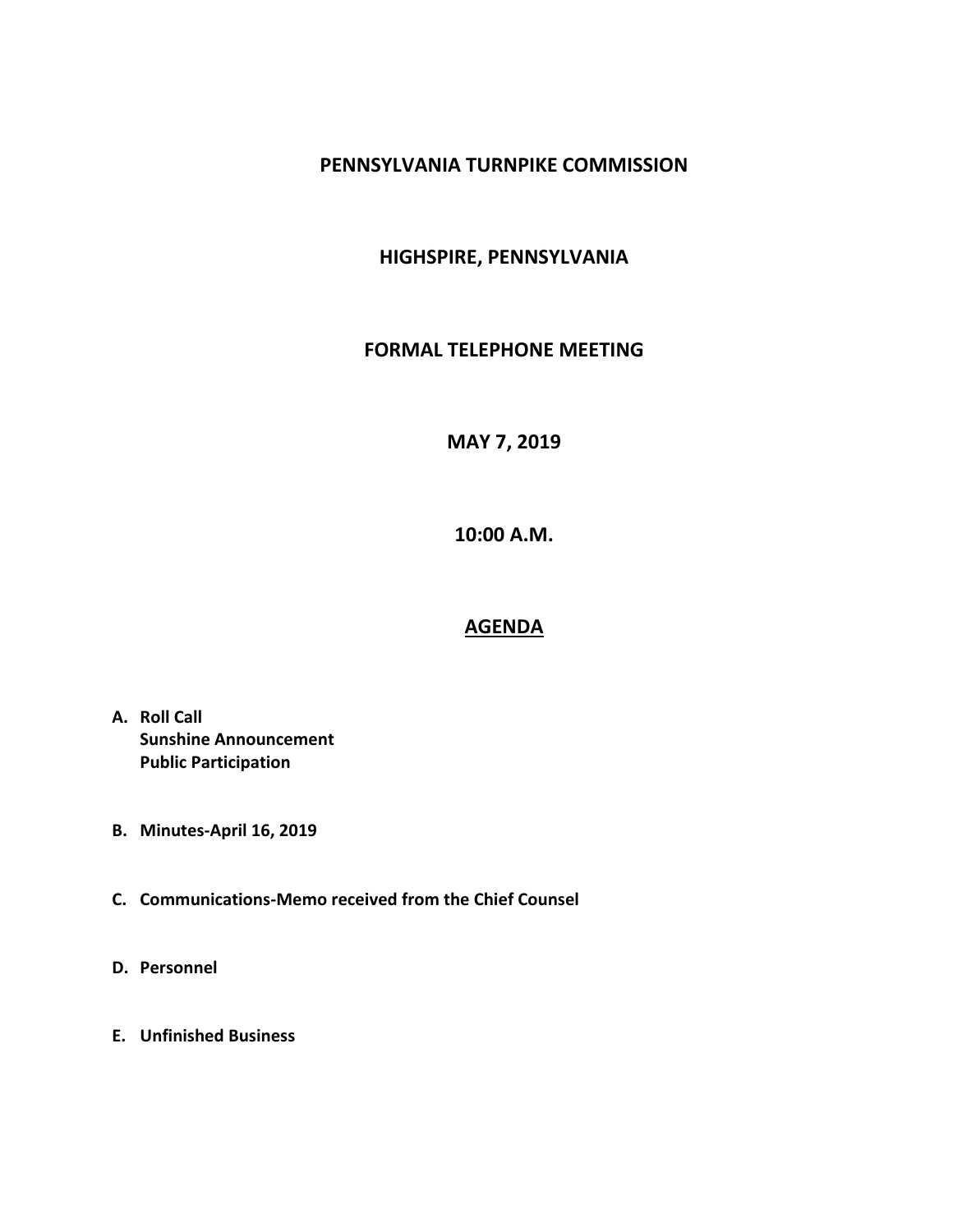- **1. Adopt revisions to Policy 4.06, Tuition Reimbursement for Impacted Classifications, to expand and clarify the policy and for technical revisions to the reimbursement procedures.**
- **2. Approve the negotiation and execution of the Agreements and Leases for the items listed in memos "a" through "i":**
	- **a. Amendment to our Lease Agreement with TransCore for office space rental at 300 East Park Drive, Harrisburg, for the Customer Service Center/Violations Processing Center (CSC/VPC), for an additional 5-years;**
	- **b. Reimbursement Agreement with PECO Energy Company, to reimburse PECO the cost for the engineering and utility relocation work necessary for the I-95/I-276 Interchange (Bridge DB-242 at MP 355.63); at a not-to-exceed amount of \$242,454.16;**
	- **c. Reimbursement Agreement with Comcast, for Comcast to reimburse the Commission the cost for the installation of utility lines as part of the I-95/I-276 Interchange project; at an estimated reimbursement of \$45,000.00;**
	- **d. Reimbursement Agreement with Verizon PA, Inc., for Verizon to reimburse the Commission the cost for the installation of utility lines as part of the I-95/I-276 Interchange project; at an estimated reimbursement of \$53,000.00;**
	- **e. Reimbursement Agreement with PECO Energy Company, for PECO to reimburse the Commission the cost for the installation of utility lines as part of the I-95/I-276 Interchange project; at an estimated reimbursement of \$110,000.00;**
	- **f. Lease Agreement with Carbon County to permit the county to lease space on the Commission's Big Boulder tower, at a leased fee of \$1,000 per month for the first year, with 3% increases each year thereafter, for an initial term of ten (10) years, plus three 5-year mutual extension options;**
	- **g. Amendment to our agreement with Milliman for Medicare Part D attestation, exercising the option to renew the agreement for an additional year (October 1, 2019 – September 30, 2020);**
	- **h. Assignment Agreement with Lafayette Ambulance and Rescue Squad to assign its active contract to Upper Merion Township Fire & EMS; Lafayette Ambulance and Rescue Squad will cease operations on May 1, 2019 and will become part of the Upper Merion Township's Fire & EMS;**
	- **i. Lease Agreement with the PA Department of Education (PDE) for PDE to lease a portion of the Commission's warehouse property located at 2715 South Front Street, Steelton; at a monthly lease fee of \$3,000.00.**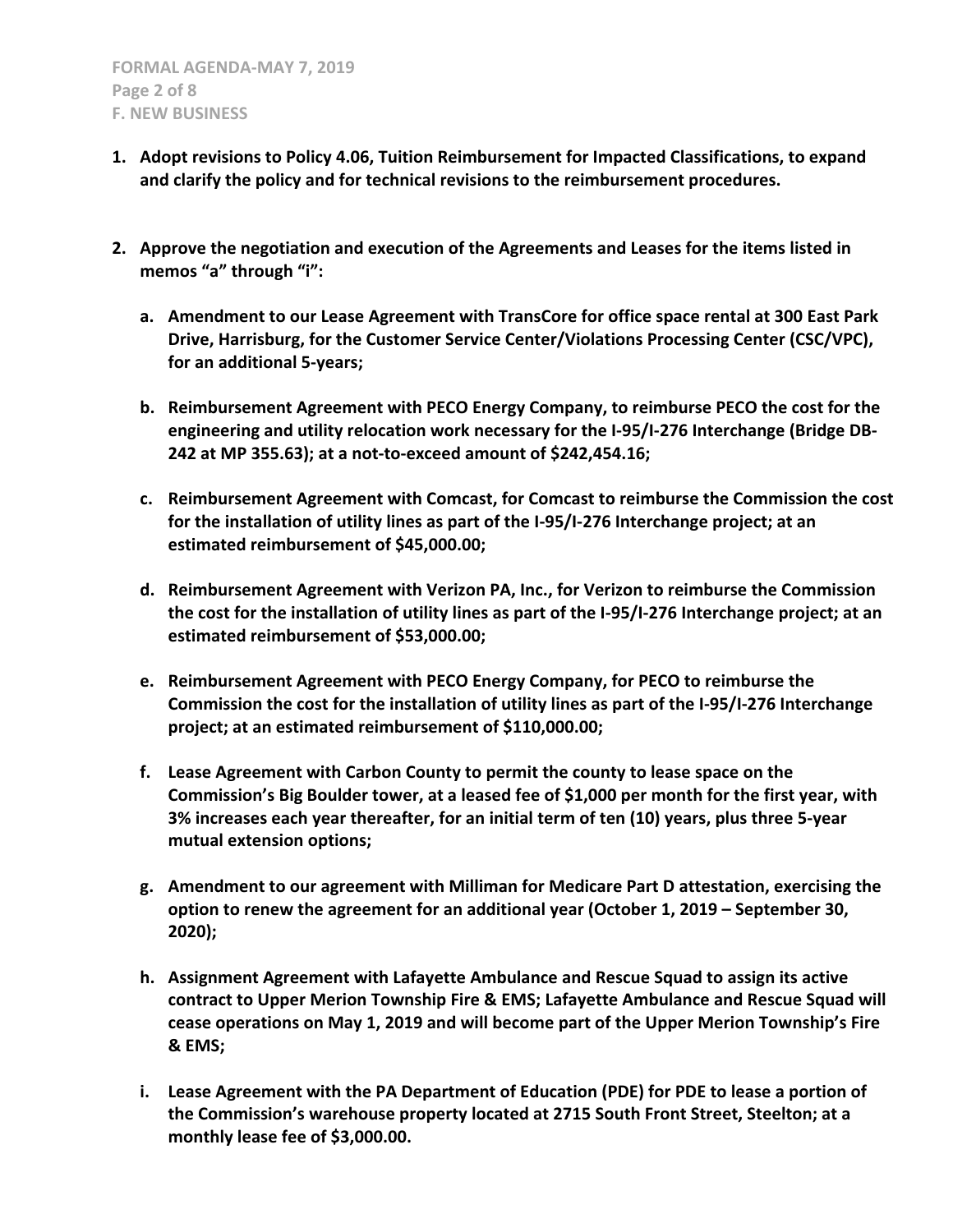- **3. Approve the Right-of-Way Requests for the items listed in memos "a" through "i":**
	- **a. Acquisition of Right-of-Way #14S058-3 (Donel Housing Services, Inc.; Tonya L. Gottschlich), a total take parcel necessary for construction of the Mon/Fayette Expressway, Rt. 51 to I-376, by authorizing payment of \$10,200.00 representing the first year's rent to JG & AK Properties, LLC; also authorize payment of \$23,568.00 representing the balance of rent supplement due to Tonya L. Gottschlich; authorize the appropriate Commission officials to execute all required documents and authorize payment of additional statutory damages as calculated by the Right-of-Way Administrator and approved by the Chief Counsel;**
	- **b. Acquisition of Right-of-Way #14S228 (Joseph Ioli, Inc.), a total take parcel necessary for construction of the Mon/Fayette Expressway, Rt. 51 to I-376, by authorizing payment of up to \$4,000.00 representing Section 710 statutory damages; also authorize issuance of \$650.00 to Bodnar Real Estate Services, Inc.; payment of Section 710 damages is contingent upon the Legal Department's review and approval of appropriate invoices;**
	- **c. Acquisition of Right-of-Way #14S406 (Joseph Iioli, Inc.), a total take parcel necessary for construction of the Mon/Fayette Expressway, Rt. 51 to I-376, by authorizing payment of up to \$4,000.00 representing Section 710 statutory damages; also authorize issuance of \$650.00 to Bodnar Real Estate Services, Inc.; payment of Section 710 damages is contingent upon the Legal Department's review and approval of appropriate invoices;**
	- **d. Adopt the proposed Property Acquisition Resolution for Right-of-Way #14S213 (John A. & Eileen M. Baranowski; James A. & Heather J. Baranowski), a total take parcel necessary for construction of the Mon/Fayette Expressway, Rt. 51 to I-376, by authorizing payment of \$131,000.00 representing estimated just compensation to counsel named at a later date; also authorize payment of up to \$4,000.00 representing statutory Section 710 damages, and authorize payment of \$3,000.00 representing reimbursement of appraisal fees to John A. Baranowski; and authorize payment of additional statutory damages as calculated by the Right-of-Way Administrator and approved by the Chief Counsel;**
	- **e. Acquisition of Right-of-Way #14S304 (Keith A. Seese), a total take parcel necessary for construction of the Mon/Fayette Expressway, Rt. 51 to I-376, by authorizing payment of \$80,594.56 representing fair market value, pro-rated taxes and recording fees to Arrow Land Solutions, LLC, escrow agent; authorize the appropriate Commission officials to execute the Agreement of Sale and other documents that may be required for closing; authorize the payment of additional statutory damages as calculated by the Right-of-Way Administrator and approved by the Chief Counsel; and payment of fair market value to the property owner is contingent upon the delivery of a deed as prepared by the Legal Department;**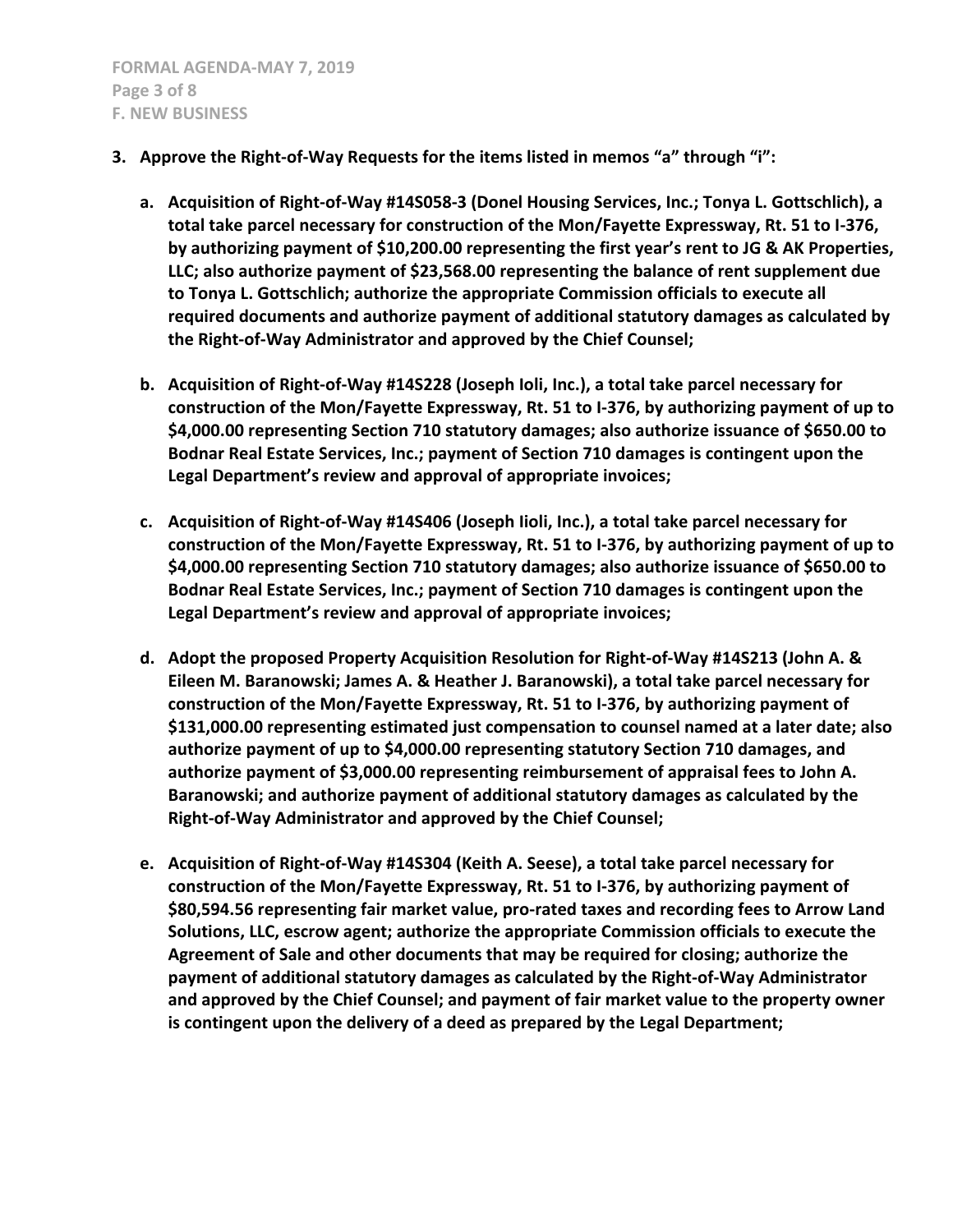- **f. Acquisition of Right-of-Way #14S318 (Terry A. Duvall), a total take parcel necessary for construction of the Mon/Fayette Expressway, Rt. 51 to I-376, by authorizing payment of \$70,870.59 representing fair market value, pro-rated taxes and recording fees to Fee Simple Settlement LLC, escrow agent; authorize the appropriate Commission officials to execute the Agreement of Sale and other documents that may be required for closing; authorize the payment of additional statutory damages as calculated by the Right-of-Way Administrator and approved by the Chief Counsel; and payment of fair market value to the property owner is contingent upon the delivery of a deed as prepared by the Legal Department;**
- **g. Acquisition of Right-of-Way #14S648 (Kenneth L. Vegely), a total take parcel necessary for construction of the Mon/Fayette Expressway, Rt. 51 to I-376, by authorizing payment of \$550,495.19 representing fair market value, pro-rated taxes and recording fees to Arrow Land Solutions, LLC, escrow agent; authorize the appropriate Commission officials to execute the Agreement of Sale and other documents that may be required for closing; authorize the payment of additional statutory damages as calculated by the Right-of-Way Administrator and approved by the Chief Counsel; and payment of fair market value to the property owner is contingent upon the delivery of a deed as prepared by the Legal Department;**
- **h. Settlement of Right-of-Way #14132 (Patrick L. Bianchin), a partial take parcel necessary for construction of the Southern Beltway, US 22 to I-79, by authorizing payment of \$97,400.00 representing the balance of the settlement funds due to Thomas G. Michalek, Esquire, escrow agent; authorize the appropriate Commission officials to execute the Settlement Agreement as reviewed and approved by the Legal Department; and payment of the settlement funds to the Condemnee is contingent upon the Commission's receipt of an executed Settlement Agreement;**
- **i. Acquisition of Right-of-Way #6025-A (301 Park Road, LLC), a partial take parcel necessary for the total reconstruction project from MP 308.00 to MP 312.00 by authorizing payment of \$48,711.00 representing fair market value and pro-rated taxes to 301 Park Road, LLC; authorize the appropriate Commission officials to execute the Agreement of Sale and other documents that may be required for closing; authorize the payment of additional statutory damages as calculated by the Right-of-Way Administrator and approved by the Chief Counsel; and payment of fair market value to the property owner is contingent upon the delivery of a deed as prepared by the Legal Department.**
- **4. Approve advertising for the items listed in memos "a" and "b":**
	- **a. Authorized Service Provider for coverage from MP 0.00 to MP 24.90;**
	- **b. Two (2) firms to provide geotechnical engineering services.**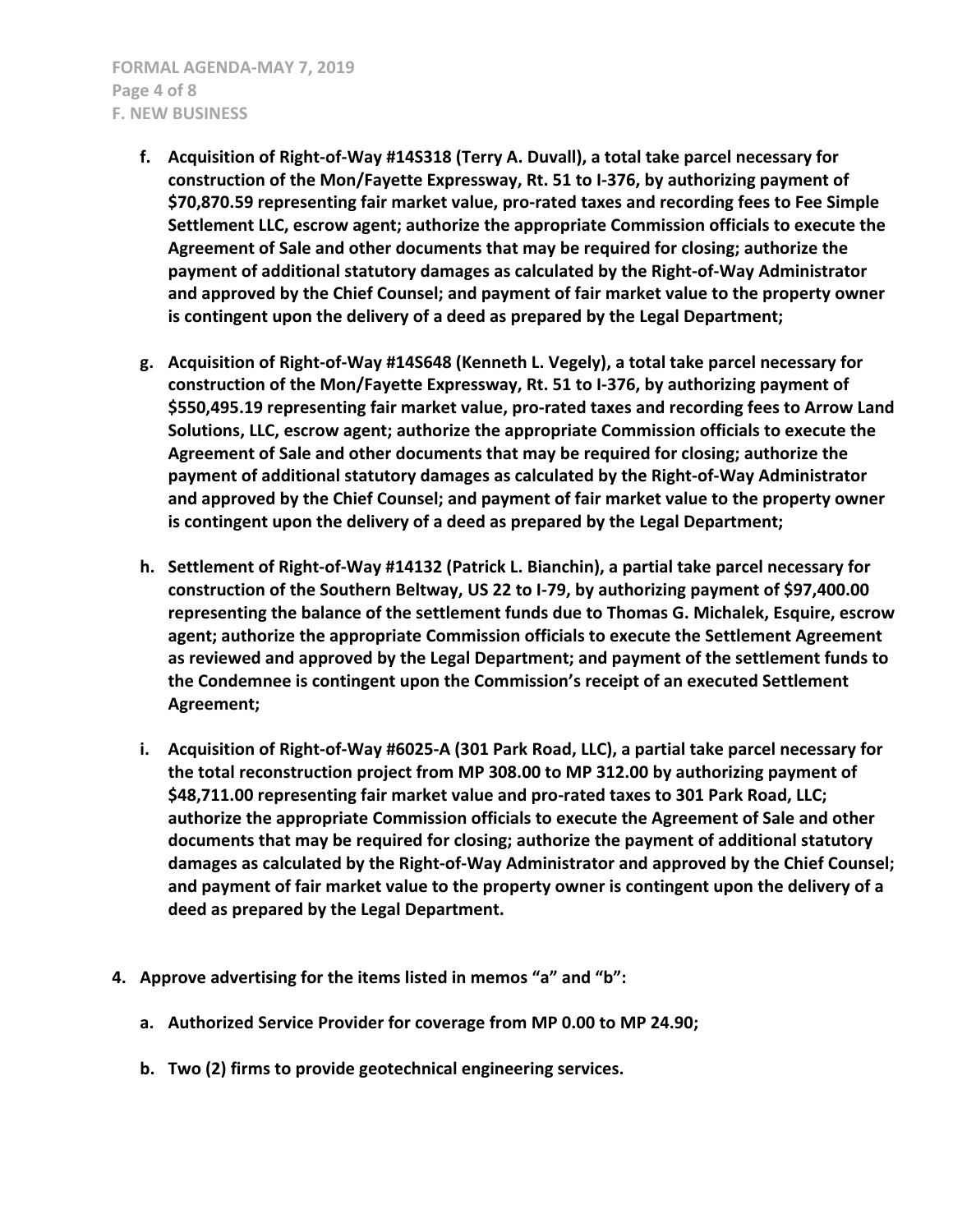- **5. Approve the Issuance of Purchase Orders for the items listed in memos "a" through "f":**
	- **a. Window cleaning service, exercising the option to renew the agreement for an additional year (June 1, 2019 – May 31, 2020) with Point Exteriors LLC; at a cost of \$60,285.10;**
	- **b. Security Incident Event Monitoring (Splunk Enterprise) software license, support and training, utilizing the Commonwealth's contract with CDW Government LLC/CDW LLC; at a total award of \$130,280.80;**
	- **c. Glass beads, utilizing the Commonwealth's contract with Potters Industries, LLC; at a total award of \$150,000.00;**
	- **d. Tunnel wrecker body, utilizing the Commonwealth's contract with Bresslers, Inc.; at a total award of \$146,296.32;**
	- **e. Installation of durable pavement markings between MP 245.75 and MP 359.00 and between MP A20.00 to MP A131.00, exercising the option to renew the agreement (June 1, 2019 – November 17, 2021) with Guidemark, Inc.; at a cost of \$5,000,000.00;**
	- **f. IT staff augmentation, exercising the option to renew the agreement for an additional year (October 1, 2019 – September 30, 2020) with Optimal Solutions & Technologies, Inc.; at a total cost of \$3,893,782.70.**
- **6. Approve the Award of Contracts for the items listed in memos "a" through "d":**
	- **a. Contract #S-006.00X002-3-15 for general construction for the Southern Beltway maintenance facility at MP S15.30EB, to the lowest responsive and responsible bidder, Gito, Inc. d/b/a Nello Construction Company; at a not-to-exceed amount of \$12,647,000.00 and a contingency of \$600,000.00;**
	- **b. Contract #S-006.00X002-3-16 for plumbing work for the Southern Beltway maintenance facility at MP S15.30EB, to the lowest responsive and responsible bidder, Wayne Crouse, Inc.; at a not-to-exceed amount of \$3,375,000.00 and a contingency of \$150,000.00;**
	- **c. Contract #S-006.00X002-3-17 for electrical work for the Southern Beltway maintenance facility at MP S15.30EB, to the lowest responsive and responsible bidder, T.S.B., Inc. d/b/a Schultheis Electric; at a not-to-exceed amount of \$3,056,000.00 and a contingency of \$150,000.00;**
	- **d. Contract #S-006.00X002-3-18 for heating, ventilation and air conditioning work for the Southern Beltway maintenance facility at MP S15.30EB, to the lowest responsive and responsible bidder, McKamish, Inc.; at a not-to-exceed amount of \$1,948,500.00 and a contingency of \$75,000.00.**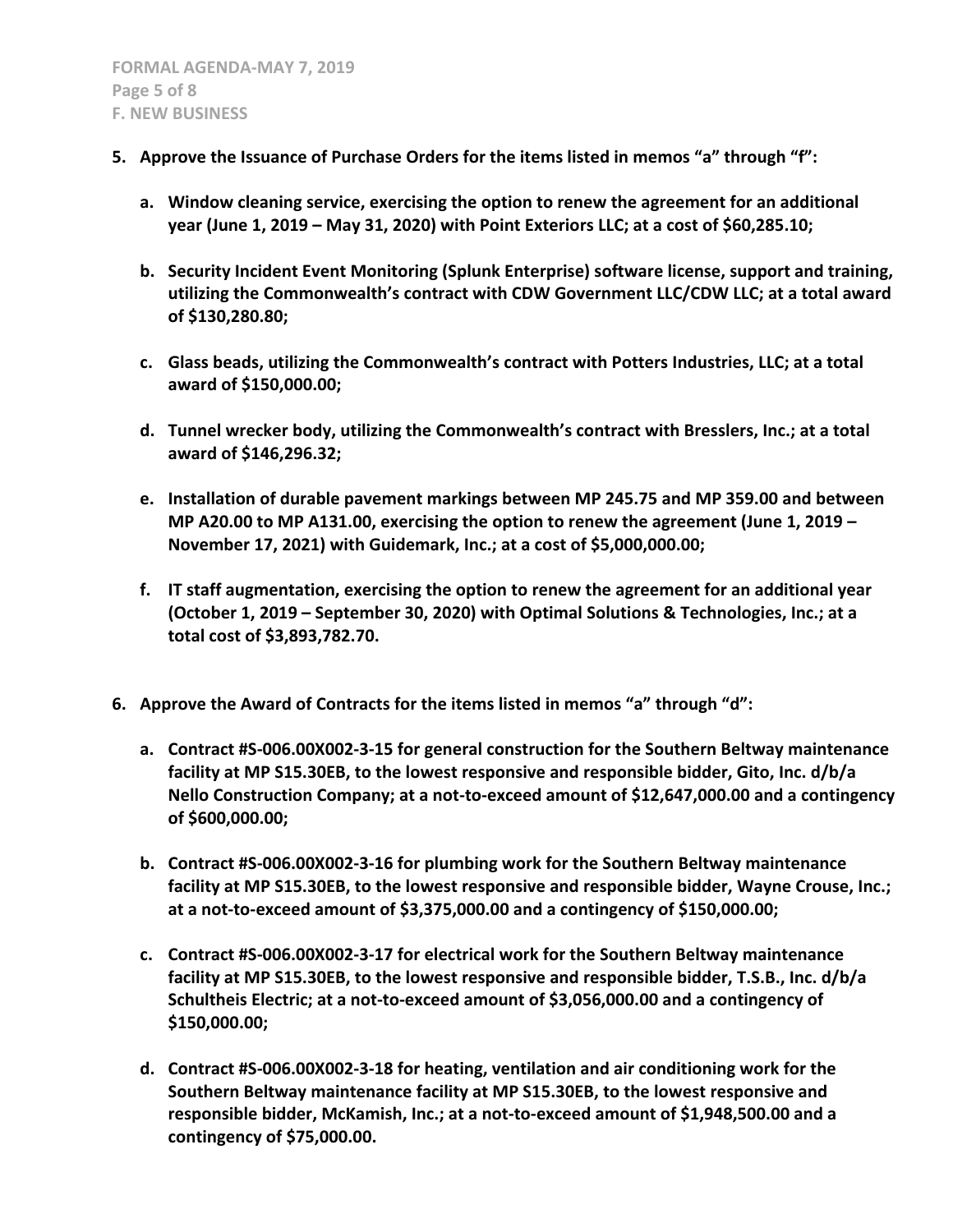- **7. Approve the Change Orders for the items listed in memos "a" through "d":**
	- **a. Change Order #3 for (Stage 1) for Contract # T-355.00P001-3-16 for ITS deployment for the I-95/I-275 Interchange with Miller Bros., for a 539-day time extension to complete the CCTV-13 system due to work outside the project which made the communication conduit unavailable until other work was completed;**
	- **b. Change Order #11 for Contract #S-006.00X002-3-06 for construction of the Southern Beltway, MP S5.08 to MP S8.81 with Independence Excavating, Inc., for a 42-day time extension due to repairs to a cut slope;**
	- **c. Change Order #3 for Contract #T-186.20M001-3-02 for traffic management system for the Tuscarora Tunnel with Wellington Power Corporation, for a 38-day time extension due to excessive rainfalls and extra work items added to the project;**
	- **d. Change Order #1 for Contract #T-355.00P001-3-18 for the Route 13 connector for the I-95/I-276 Interchange project with James D. Morrissey, Inc., for an increase of \$90,000.00 for the demolition of two residential properties necessary for the replacement of the New Falls Road bridge; for a revised not-to-exceed amount of \$18,083,117.52.**
- **8. Approve the proposed FY 2019-2020 Annual Operating Expense Budget and the Fiscal Year 2020 Ten Year Capital Plan as listed in memos "a" and "b":**
	- **a. Adopt the proposed Resolution and approve the Annual Operating Expense Budget for the 2019– 2020 Fiscal Year in the amount of \$432,021,407.00;**
	- **b. Approve the proposed FY 2020 Ten Year Capital Plan and grant approval for staff to procure long lead equipment items and advertise for the use of consultants, contractors and other necessary professional services to advance all phases of projects within the first two years of the adopted plan.**
- **9. Approve the award of services and authorize the negotiation and execution of an agreement with the selected firm(s) for the items listed in memos "a" through "e":**
	- **a. T00110, open-end construction inspection from MP 247.00 to the Delaware River Bridge and from MP A20.00 to MP A131.00:**
		- **The Temple Group-AWARDED**
		- **TRC Engineers, Inc.**
		- **Navarro & Wright Consulting Engineers**
	- **b. RFP 8437, towing and road service provider from MP 266.50 to MP 292.50:**
		- **Bressler's, Inc.-AWARDED**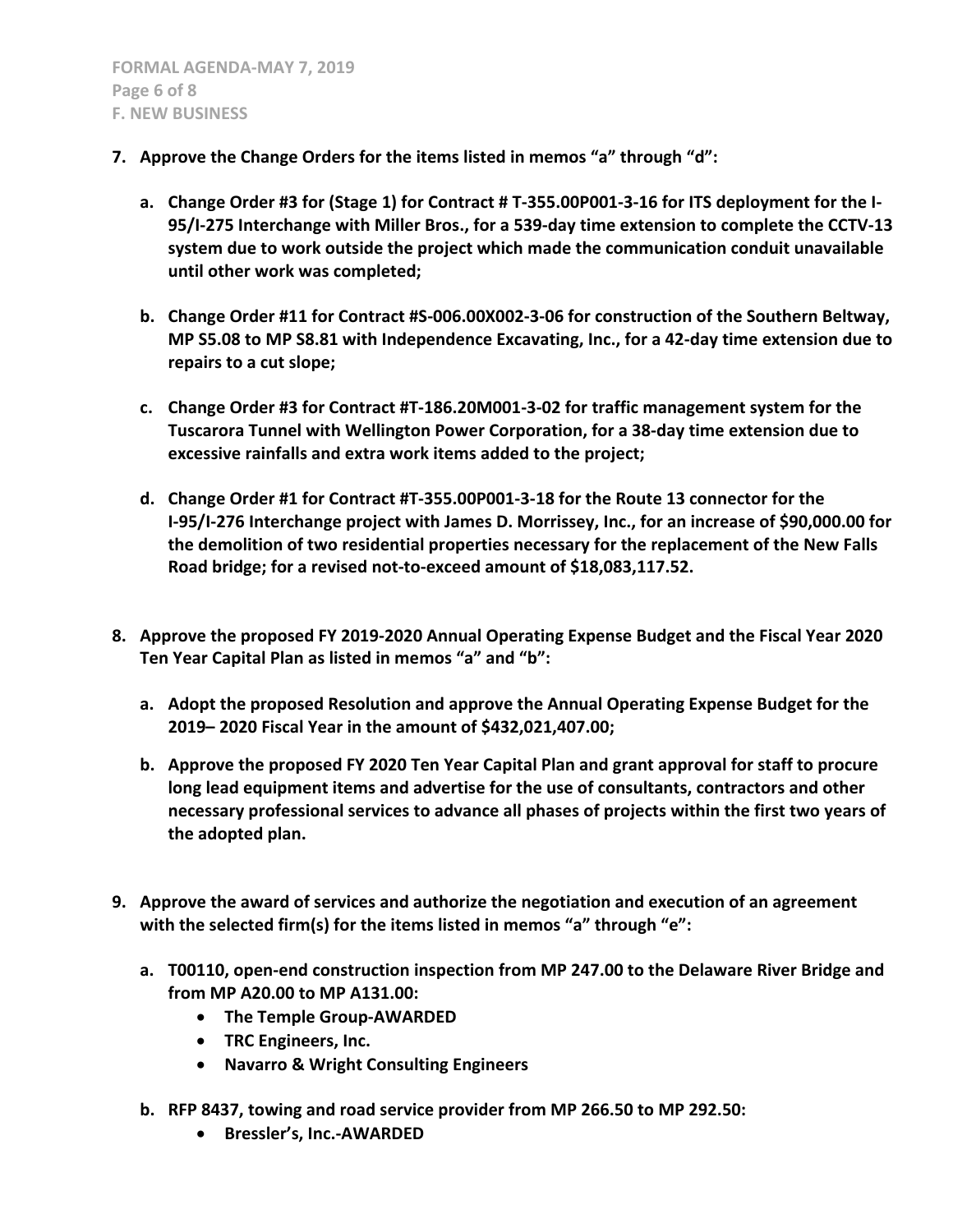- **c. RFP 8448, towing and road service provider from MP 83.70 to MP 127.20:**
	- **Herring Motor Company-AWARDED**
- **d. RFP 8449, towing and road service provider from MP 226.40 to MP 266.40**
	- **H & S Towing Service, Inc.-AWARDED**
- **e. RFP 8333, safety management system:**
	- **IndustrySafe, Inc.-AWARDED**
- **10. Authorize the issuance and execution of the bond resolutions and Swap agreements for the items listed in memos "a" through "c":**
	- **a. Approval of issuance of the Pennsylvania Turnpike Commission's Turnpike Revenue Bonds in an aggregate principal amount not to exceed \$400,000,000 (based on par amount) in one or more series or sub-series, taxable or tax-exempt, for the purpose of funding capital projects in any prior or current Ten Year Capital Plan or any other capital projects that may be approved by the Commission, including the funding of necessary reserves; authorizing the execution, delivery and distribution of the following: (1) one or more supplemental trust indentures for the bonds; (2) one or more preliminary official statements or preliminary private placement memoranda; (3) one or more official statements or private placement memoranda; (4) one or more purchase contracts or private placement agreements; (5) agreements for the provision of one or more credit facilities and/or reserve fund credit facilities and any related agreements; (6) one or more remarketing agreements; (7) one or more continuing disclosure agreements; (8) one or more interest rate swaps or other derivatives, or amendments to or terminations of existing interest rate swaps; and (9) any other necessary or appropriate documents or certificates; providing for the appointment of co-bond counsel (Obermayer Rebmann Maxwell & Hippel LLP and the Wayne D. Gerhold Law Offices) and disclosure counsel (McNees Wallace & Nurick), and providing for the appointment of other professionals (PFM); authorizing the taking of further action; repealing inconsistent resolutions; and declaring that this resolution shall be liberally construed.**
	- **b. Providing for the appointment of underwriters (Loop Capital Markets LLC; Wells Fargo Securities; NW Capital Markets, Inc; Janney Montgomery Scott LLC; IFS Securities; Backstrom McCarly Berry and Co. LLC/Stifel, Nicolaus & Company, Inc) relating to the issuance of the Pennsylvania Turnpike Commission's Turnpike Revenue Bonds approved by a resolution adopted on May 7, 2019.**